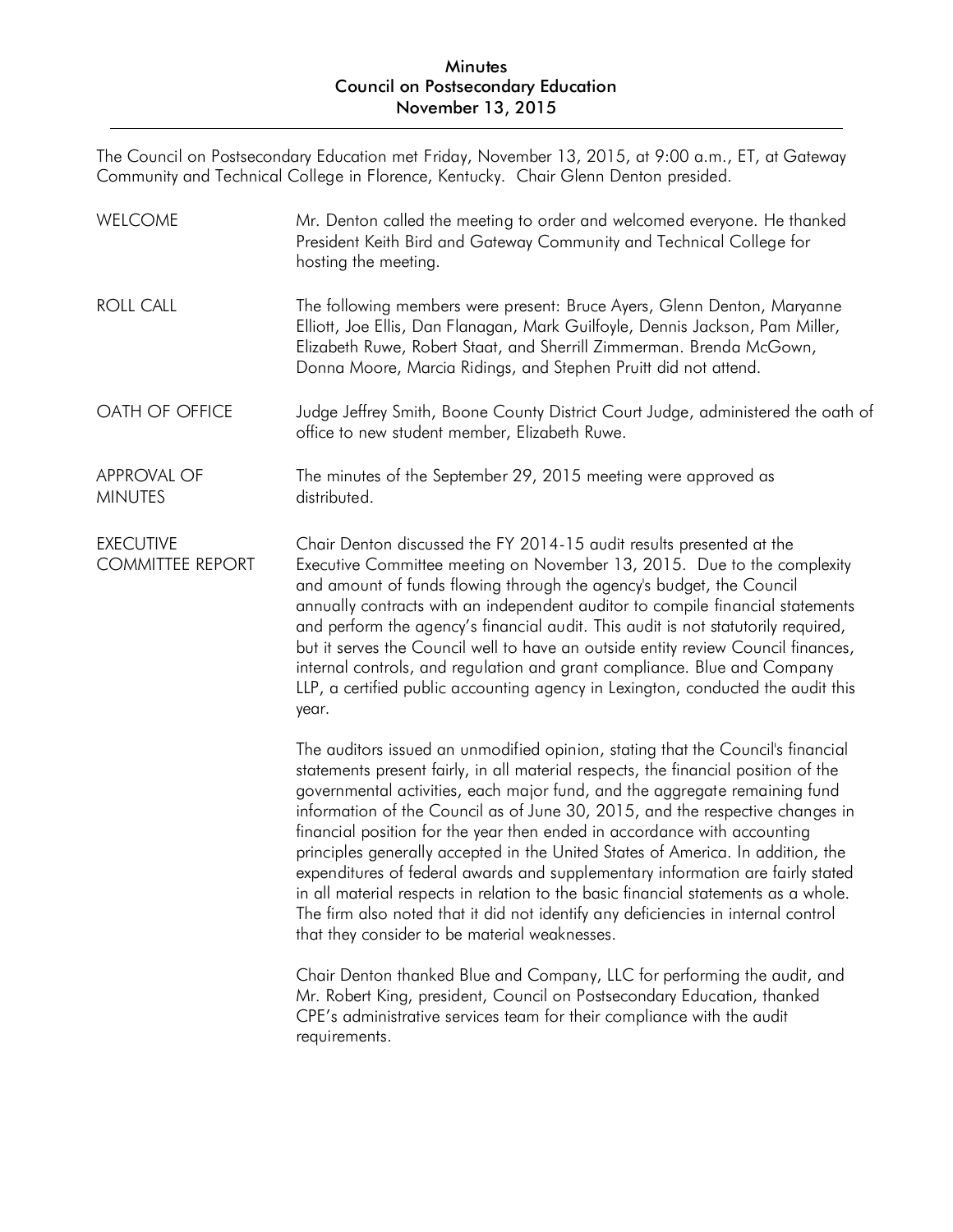| <b>CPE PRESIDENT'S</b><br><b>REPORT TO THE</b><br><b>COUNCIL</b>                            | A written report from President King was provided in the agenda book.<br>Highlights included updates on the 2016-21 Strategic Agenda development<br>process and metrics negotiations and CPE's participation at the Reach Higher<br>White House Convening in early November. President King also commended<br>Aaron Thompson, CPE's executive vice president, for the continuous<br>recognition he receives both statewide and nationally, and Jay Morgan, CPE's<br>vice president for academic affairs and student affairs, for being appointed to<br>the transition team for Governor-elect Matt Bevin.                                                                                                                        |
|---------------------------------------------------------------------------------------------|----------------------------------------------------------------------------------------------------------------------------------------------------------------------------------------------------------------------------------------------------------------------------------------------------------------------------------------------------------------------------------------------------------------------------------------------------------------------------------------------------------------------------------------------------------------------------------------------------------------------------------------------------------------------------------------------------------------------------------|
| <b>COMMISSIONER OF</b><br><b>EDUCATION REPORT</b>                                           | Commissioner Stephen Pruitt was not available to attend the November 13<br>meeting. He provided a written report in the agenda book.                                                                                                                                                                                                                                                                                                                                                                                                                                                                                                                                                                                             |
| <b>PERFORMANCE</b><br>PRESENTATION -<br><b>UNIVERSITY OF</b><br><b>KENTUCKY</b>             | President Eli Capilouto provided the Council with an update on UK's progress<br>toward achieving its performance goals as set forth in the state's Strategic<br>Agenda. Following the presentation, Dr. Capilouto answered questions<br>regarding UK's involvement with the Kentucky Department of Agriculture's<br>local meat processing program and the new honors college program that is<br>looking to increase enrollment from 1,400 to 2,000 students. Ms. Miller also<br>commented on UK's ability to increase their 4- and 5-year graduation rates.<br>Dr. Capilouto stated the increase is partially due to their concentration of<br>comprehensive wrap-around services and focusing on student financial<br>literacy. |
| <b>ACTION: 2016-18</b><br>POSTSECONDARY<br><b>EDUCATION BUDGET</b><br><b>RECOMMENDATION</b> | The Kentucky Postsecondary Education Improvement Act of 1997 (House Bill<br>1), codified under KRS 164.020, authorizes the Council on Postsecondary<br>Education to submit to the Governor and General Assembly the biennial<br>budget recommendation for the postsecondary education sector and its nine<br>institutions. Over the course of eight months, Council staff worked<br>collaboratively with campus presidents, provosts, chief budget officers,<br>institutional research directors, and members of the Council's Budget<br>Development Work Group to develop the budget recommendation, and all<br>nine public institution presidents and the Council president endorsed the<br>recommendation in its entirety.    |
|                                                                                             | Dr. Bill Payne, associate vice president for budget and finance, and Mr. Scott<br>Boelscher and Mr. Shaun McKiernan, both senior associates of budget and<br>finance for CPE, presented the Council's 2016-18 budget recommendation,<br>consisting of the following four major funding categories:                                                                                                                                                                                                                                                                                                                                                                                                                               |
|                                                                                             | Institutional Operating Funds: General Fund appropriations for<br>$\left  \right $<br>institutional operations, along with tuition and fee revenue, support<br>education and general (E&G) expenditures on campus, including<br>faculty and staff salaries and benefits, student financial aid, utilities,<br>building maintenance, libraries, student support services, and                                                                                                                                                                                                                                                                                                                                                     |

numerous other operating expenses. In addition to these uses, operating funds also are used to pursue specialized activities and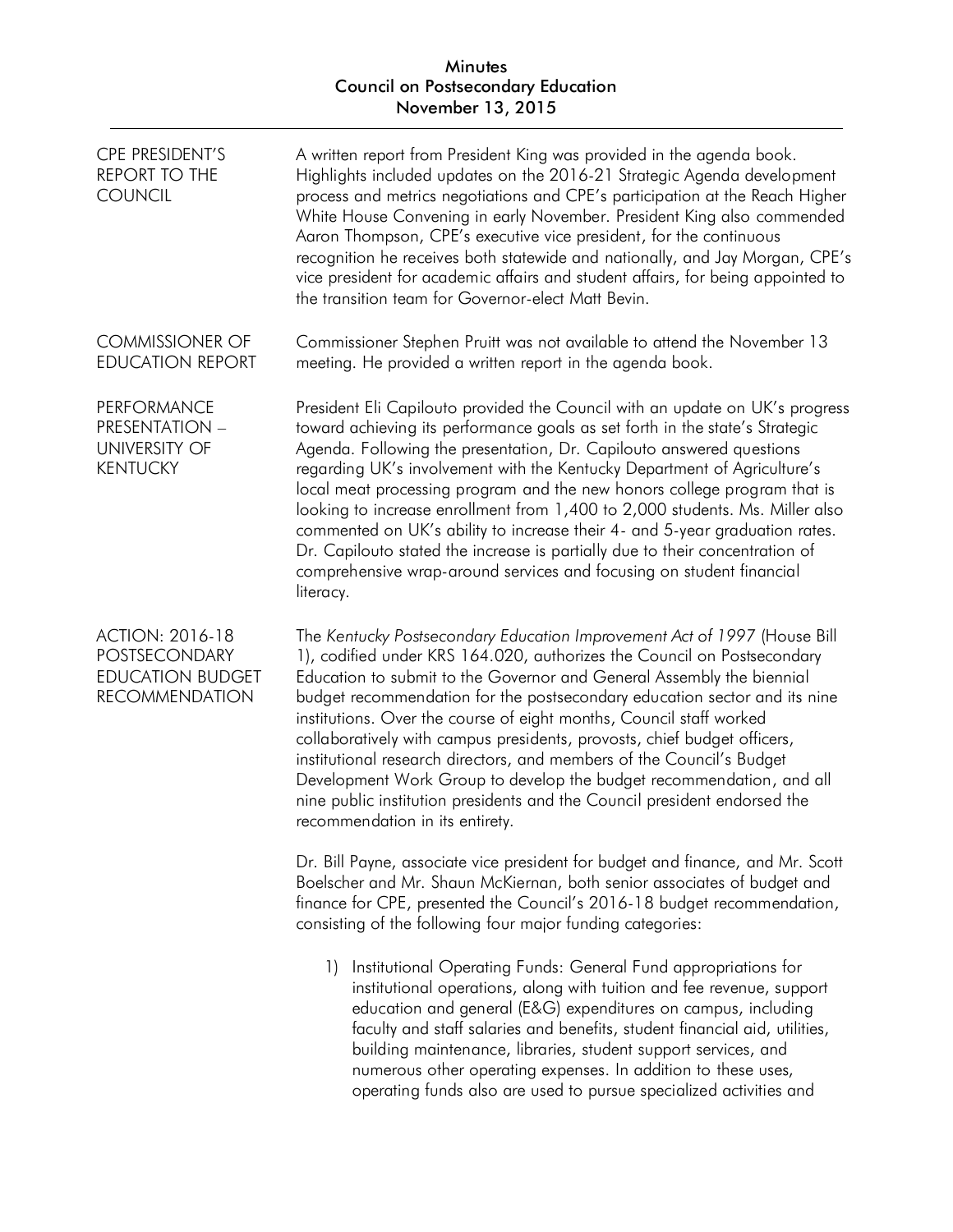initiatives that further the goals of the *Postsecondary Education Improvement Act of 1997* (HB 1) and objectives of the Council's *2011- 15 Strategic Agenda for Kentucky Postsecondary and Adult Education*.

- 2) Strategic Investment and Incentive Trust Funds: The *Kentucky Postsecondary Education Improvement Act of 1997* (HB 1) created six Strategic Investment and Incentive Trust Funds to bring about change and improvement in Kentucky colleges and universities by providing strategic, financial incentives for institutions to pursue desired state goals for postsecondary education. When the General Assembly authorizes appropriations for trust fund programs, they are typically maintained and administered by the Council, but represent resources that are passed through to postsecondary institutions based on compliance with Council approved guidelines and procedures.
- 3) Capital Construction and Information Technology: anticipated capital construction and information technology and equipment needs of Kentucky's public postsecondary institutions. The principal components of this funding category include bond issue and debt service requests for: (a) asset preservation and renovation; (b) new and expanded space; and (c) information technology and equipment.
- 4) CPE Agency Budget: Includes five existing expenditure categories (a) Agency Operations; (b) Adult Education; (c) Student Aid and Assistance; (d) Technology and Academic Support; and (e) Research and Economic Development.

The entire 2016-18 postsecondary education budget recommendation can be found in the meeting agenda book; however, Mr. McKiernan made the following verbal amendment to the Capital Construction and Information Technology request:

• Kentucky State University: The addition of one General Fund supported project, "Repair Boilers and Aging Distribution Lines Phase  $II'' - $9,443,000.$ 

MOTION: Mr. Graviss moved that the Council approve the budget recommendation as submitted for 2016-18. Mr. Flanagan seconded the motion.

VOTE: The motion passed.

ACTION: IMPROVING EDUCATOR QUALITY STATE GRANT PROGRAM

The Improving Educator Quality State Grant Program awards grants to partnerships that deliver research-based professional development programs to P-12 teachers. To be eligible, a partnership must include a postsecondary institution's school of arts and sciences and its teacher preparation program, as well as at least one high-need local school district. The program enables states to fund training for teachers and administrators in any core academic subject.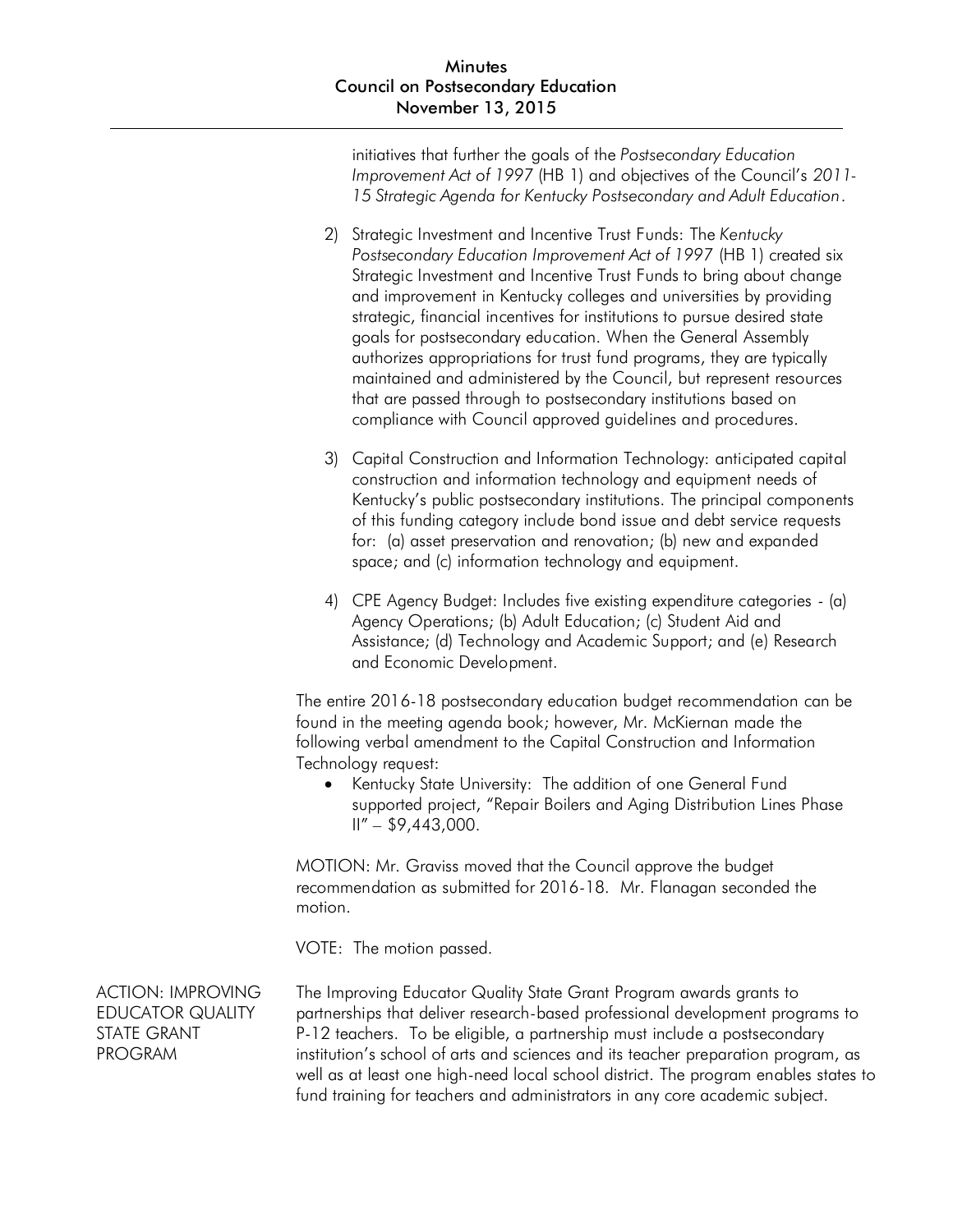|                                                | Dr. Jay Morgan presented the staff recommendation that the Council on<br>Postsecondary Education award federal No Child Left Behind, Title II, Part A,<br>funds in the amount of \$485,000 for January 1, 2016 through June 30, 2017 to<br>support the following four projects:                                                                                                                                                                                               |
|------------------------------------------------|-------------------------------------------------------------------------------------------------------------------------------------------------------------------------------------------------------------------------------------------------------------------------------------------------------------------------------------------------------------------------------------------------------------------------------------------------------------------------------|
|                                                | 1. Designing Mathematics and Science Project-Based Environments:<br>Spanning Astronomical and Atomic Spaces (University of Kentucky):<br>\$123,000-Year 2                                                                                                                                                                                                                                                                                                                     |
|                                                | 2. Engineering Authentic Experiences in the Next Generation Science<br>Classroom (Morehead State University): \$125,000-Year 2                                                                                                                                                                                                                                                                                                                                                |
|                                                | 3. FLIP-EKY: Flipping Mathematics & Science Classrooms in Eastern Kentucky<br>(Northern Kentucky University): \$112,000-Year 2                                                                                                                                                                                                                                                                                                                                                |
|                                                | 4. STEM PRIDE, Partnering with Research, Industries to Develop (STEM)<br>Educators for College and Career Readiness (University of Kentucky):<br>\$125,000-Year 2                                                                                                                                                                                                                                                                                                             |
|                                                | MOTION: Ms. Zimmerman moved that the Council approve the motion as<br>presented. Dr. Staat seconded the motion.                                                                                                                                                                                                                                                                                                                                                               |
|                                                | VOTE: The motion passed.                                                                                                                                                                                                                                                                                                                                                                                                                                                      |
| <b>ACTION: NEW</b><br><b>ACADEMIC PROGRAMS</b> | KRS 164.020 (15) empowers the Council on Postsecondary Education to<br>define and approve the offering of all postsecondary education technical,<br>associate, baccalaureate, graduate, and professional degree, certificate, or<br>diploma programs in the public postsecondary education institutions.                                                                                                                                                                      |
|                                                | Dr. Jay Morgan presented the staff recommendation that the Council approve<br>the following new academic program:                                                                                                                                                                                                                                                                                                                                                             |
|                                                | University of Kentucky: Bachelor of Science in Digital Media and<br>Design (CIP Code: 50.0102)                                                                                                                                                                                                                                                                                                                                                                                |
|                                                | MOTION: Dr. Ayers moved that the Council approve the new academic<br>program as presented. Ms. Zimmerman seconded the motion.                                                                                                                                                                                                                                                                                                                                                 |
|                                                | VOTE: The motion passed.                                                                                                                                                                                                                                                                                                                                                                                                                                                      |
| 2016-21 STRATEGIC<br><b>PLAN</b>               | KRS 164.020 lays out 37 distinct powers and duties for the Council on<br>Postsecondary Education, the first of which is the development and<br>implementation of a strategic agenda for postsecondary and adult education.<br>KRS 164.0203 elaborates on the purpose of the agenda and its critical role in<br>achieving the vision articulated in the Postsecondary Education Improvement<br>Act of 1997 (HB1). The purpose of the strategic agenda is to further the public |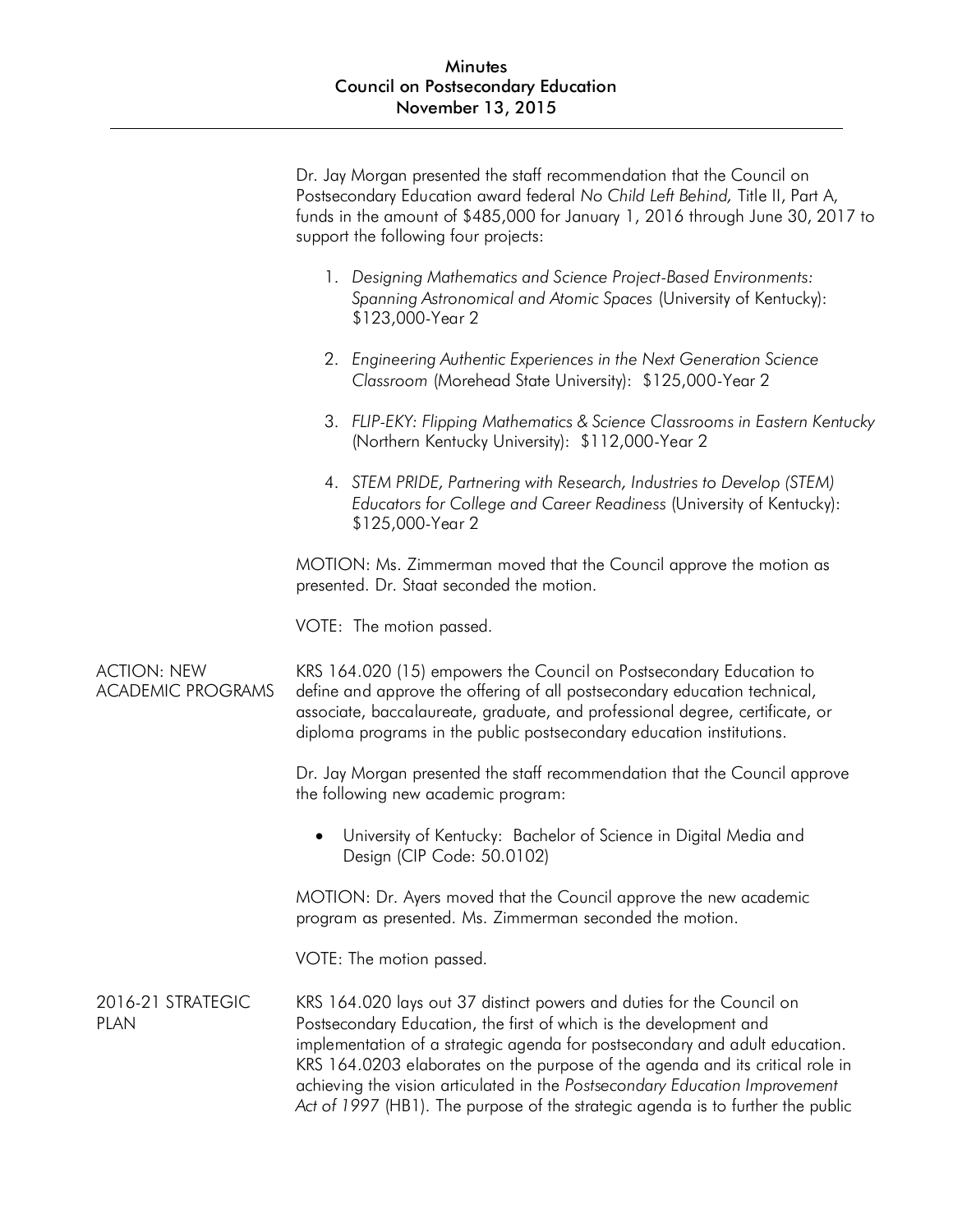purposes under KRS 164.003 by creating high-quality, relevant, postsecondary education and adult education opportunities in the Commonwealth.

Ms. Lee Nimocks, vice president of policy, planning and operations, presented a preliminary draft of the 2016-21 Strategic Agenda and accompanying metrics to measure and monitor progress toward the objectives. The draft is the result of over a year of work and numerous contributors including the Strategic Agenda Steering Committee, CPE members and staff, institutional planners, provosts, campus presidents, chief business officers, representatives from the business community, KDE, and other agencies and organizations.

This agenda highlights three key policy areas that will demand sustained attention over the next six years if Kentucky is to make significant progress toward the goals and vision articulated in the 1997 reform legislation. They are Opportunity, Success, and Impact. The agenda also includes updated mission, vision, and value statements for postsecondary and adult education, as well as performance metrics and statewide objectives and strategies to guide work in each of the three areas of focus.

Ms. Zimmerman, chair of the Strategic Agenda Steering Committee, stated that over the next several months, CPE staff and institutional representatives will continue to meet regularly to negotiate statewide and institution-level performance targets based on the metrics. She also suggested that Council members complete an in-depth review of the preliminary draft and refer any questions or suggestions to her or Ms. Nimocks prior to the February meeting.

The 2016-21 Strategic agenda will be formally presented for adoption at the February 12, 2016, meeting.

COMMITTEE ON EQUAL **OPPORTUNITIES** REPORT Dr. Rana Johnson, CPE's chief diversity officer, provided an update on the activities of the Committee on Equal Opportunities. She gave an overview of the successful Diversity Summit held on November 9, 2015. Mr. Jackson, chair of the Committee on Equal Opportunities, echoed her sentiments, stating that he was impressed with the speakers and the number of attendees.

GEAR UP KENTUCKY UPDATE GEAR UP Kentucky (GUK) is a \$26.9 million statewide grant program funded by the U.S. Department of Education (2011-2017) that helps students from low-income communities and their families understand how to plan, apply, pay for, and succeed in postsecondary education. The Council administers the program to provide services to students and their families beginning in seventh grade and continuing into high school (until at least 2017). The program currently serves more than 13,000 ninth, tenth, and eleventh graders in 20 Kentucky school districts.

> Mr. Bruce Brooks, executive director of GUK, Ms. Kim Millerd, director of strategic initiatives, and Ms. Dawn Offutt, director for program services,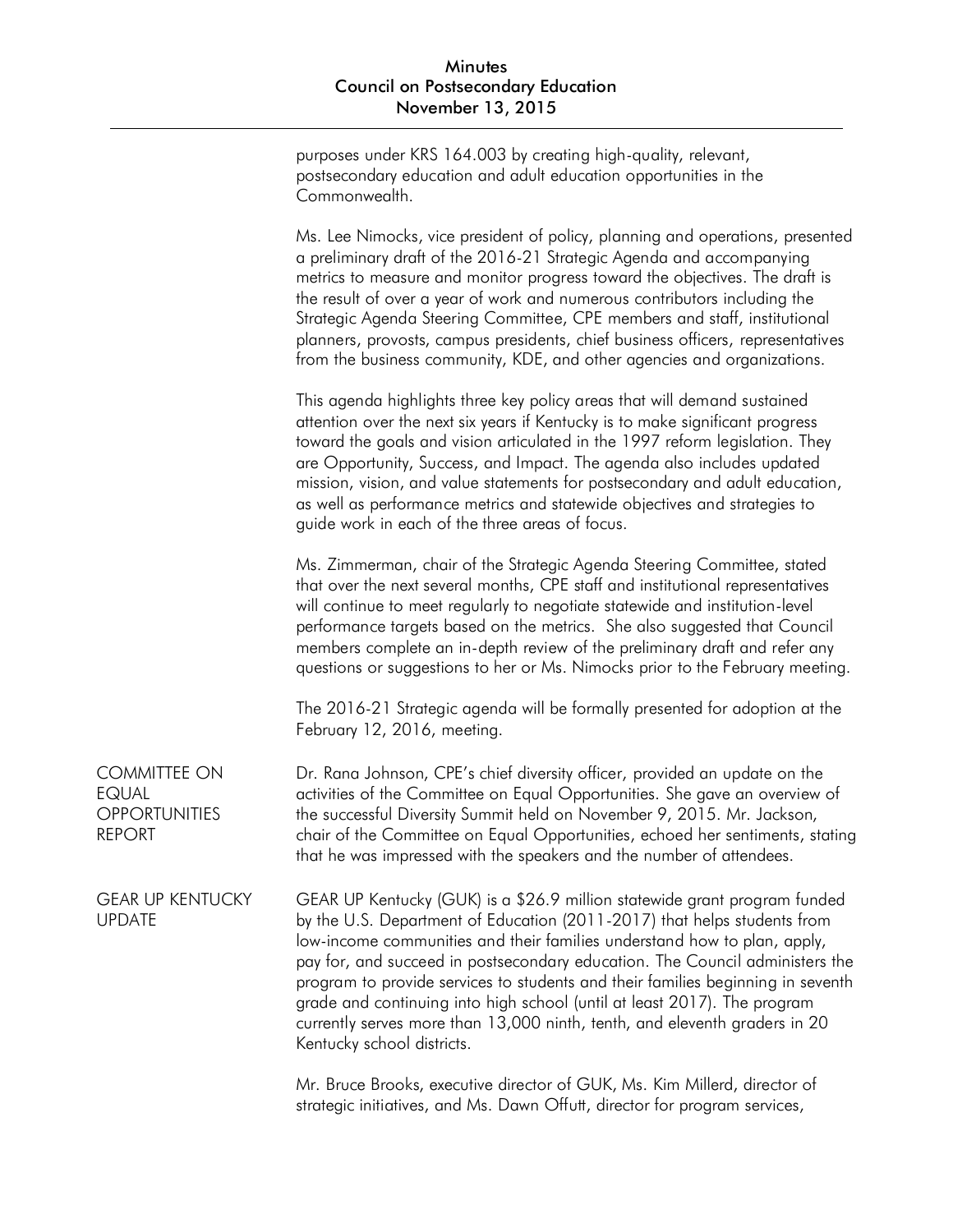|                                                                                                           | presented to the Council the work of GUK since their last update in June<br>2013. Through the services provided to students, parents, and schools, GUK<br>has increased the quality and quantity of K-12 partnerships, created more<br>opportunities for students to participate in summer academies, increased<br>students' assessment results, and closed achievement gaps among student<br>cohorts.                                        |
|-----------------------------------------------------------------------------------------------------------|-----------------------------------------------------------------------------------------------------------------------------------------------------------------------------------------------------------------------------------------------------------------------------------------------------------------------------------------------------------------------------------------------------------------------------------------------|
| <b>ECONOMIC BENEFITS</b><br>OF INCREASED<br><b>EDUCATIONAL</b><br><b>ATTAINMENT IN</b><br><b>KENTUCKY</b> | The Council on Postsecondary Education commissioned the Center for<br>Business and Economic Research (CBER) at the University of Kentucky's Gatton<br>College of Business to determine the potential economic benefits of raising<br>Kentucky's educational attainment levels to the national average.                                                                                                                                        |
|                                                                                                           | CBER Director Dr. Chris Bollinger presented the findings of the study, which<br>was released in October 2015. The report found that increasing Kentucky's<br>educational attainment to the national average would add over \$900 million<br>annually to the state's coffers. Of that amount:                                                                                                                                                  |
|                                                                                                           | \$500 million would be generated from increases in state tax revenues<br>$\bullet$<br>and higher workforce participation rates;<br>\$200 million would be captured from the reduction in Medicaid<br>expenditures;<br>Citizens and businesses would save an estimated \$200 million from<br>reductions in health care costs associated with chronic diseases;<br>\$3 million would be saved from reductions in crime and incarceration.       |
|                                                                                                           | Per capita earnings likely would see a 3.5 percent increase, and over 4,600<br>individuals would move off unemployment if Kentucky obtained education<br>levels equivalent to the nation. Additionally, 33,000 households would move<br>off of food stamps, and over 20,000 adults would move off of Supplemental<br>Security Income, which would generate a cumulative cost savings of \$100<br>million per year for these federal programs. |
| <b>COMMITTEE</b><br><b>APPOINTMENTS</b>                                                                   | Chair Denton made the following committee appointments:                                                                                                                                                                                                                                                                                                                                                                                       |
|                                                                                                           | Ms. Ruwe to the Committee on Equal Opportunities, which oversees<br>the Commonwealth's desegregation and equal opportunity plans for<br>postsecondary education. The Committee reviews institutional progress<br>and makes recommendations for policy improvements to the Council.<br>This student member appointment replaces Josh Tunning, whose term<br>on the Council expired.                                                            |
|                                                                                                           | Ms. Moore, Mr. Ellis, and Mr. Jackson to the Nominating Committee,<br>which will present nominations for Council chair and vice chair at the<br>February 12, 2016 meeting. The appointments will be one-year<br>terms, from February 12, 2016, to January 31, 2017.                                                                                                                                                                           |
|                                                                                                           |                                                                                                                                                                                                                                                                                                                                                                                                                                               |